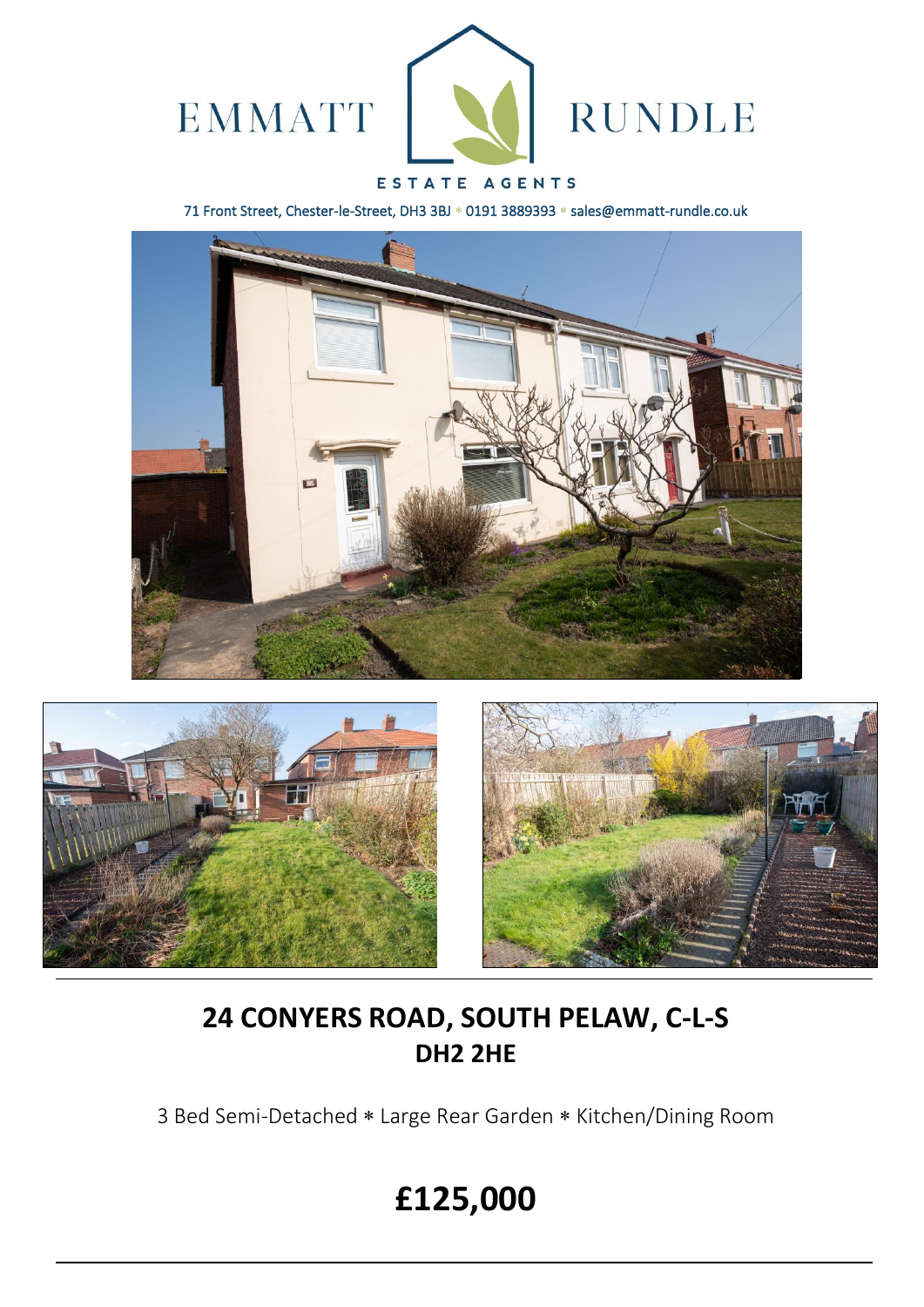### **DESCRIPTION**

A three bedroom semi-detached house situated in this popular area providing easy access to the town centre. The property offers spacious family-sized living accommodation and has been priced to reflect the need for some updating and is ideal for an investor or a buyer looking to make the house their own. There is the advantage of large well-stocked gardens and has the benefit of gas central heating via combi boiler and UPVC double glazing.

### TENURE

Freehold

# **DIRECTIONS**

From the north end of Front Street continue over the market place traffic lights, turn left at the mini roundabout and over Pelaw Bank, take the second right onto Pelaw Square, take the third left onto Conyers Road and the property is on the right-hand side.

### GROUND FLOOR



ENTRANCE HALL **ENTRANCE HALL ENTRANCE HALL UPVC** door, spindle staircase, understair cupboard, radiator

## LOUNGE

13'7" (4.14m) x 13'1" (3.99m) Living flame fire in feature fireplace, venetian blind, radiator

KITCHEN/DINING ROOM 20'6" (6.25m) x 9'6" (2.90m) A range of wall & base units with co-ordinating worksurfaces, stainless steel sink unit, mixer tap, tiled splashbacks, venetian blinds, radiator, UPVC door to garden



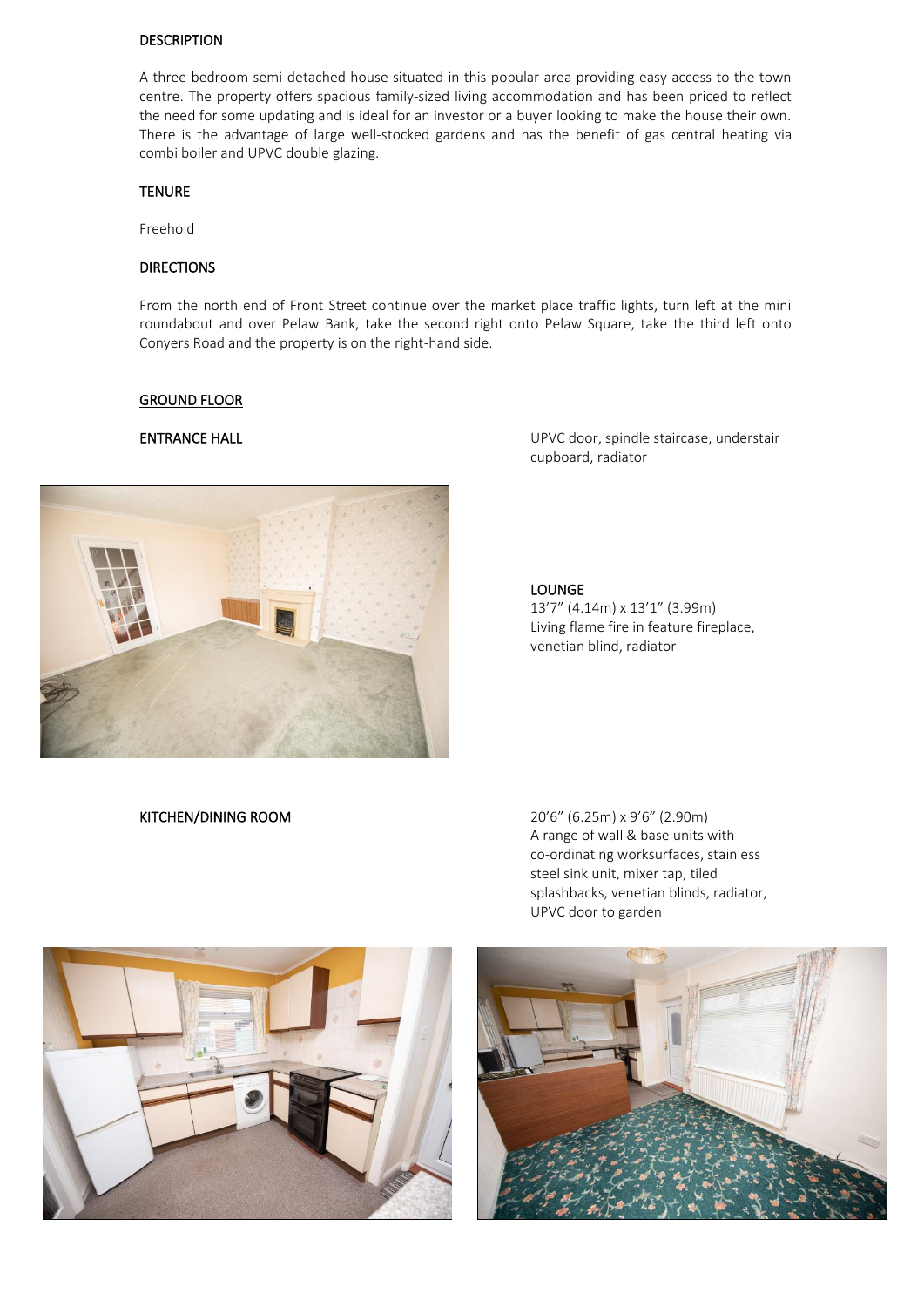# FIRST FLOOR

BEDROOM 1 13'1" (3.99m) x 13' (3.96m) Storage cupboard, venetian blind, radiator





BEDROOM 3 9'10" (3m) x 9'8" (2.95m) Storage cupboard, venetian blind, radiator





BATHROOM Walk-in shower cubicle with electric shower, WC & hand basin, tiled splashbacks, roller blind, radiator